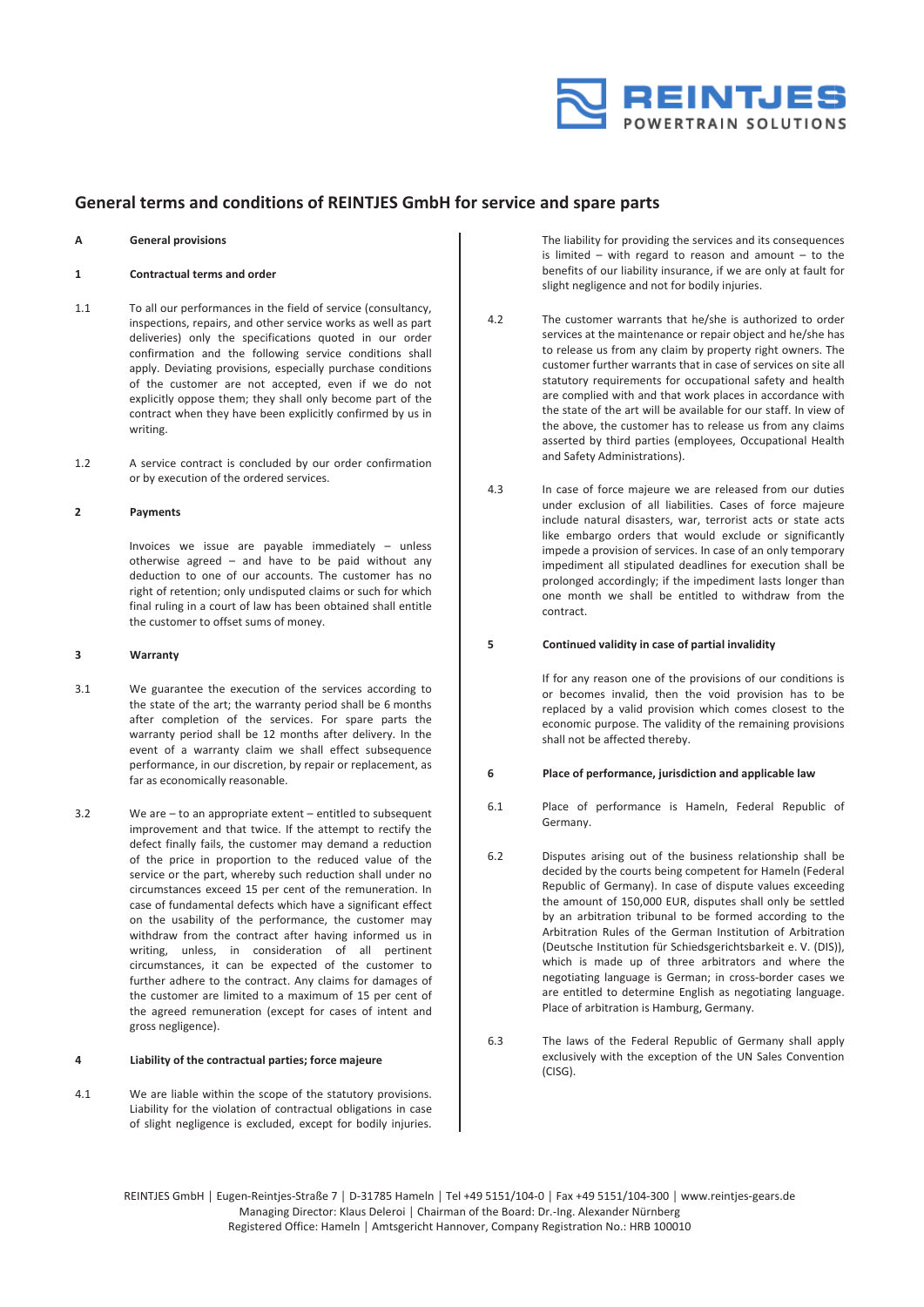

#### **B Provisions for the inspection**

# **7 Scope of the inspection**

- 7.1 The scope of the inspection and in particular the inspection item results from our order confirmation. Normally, the inspection includes the review of the condition of the item to be inspected, in particular as regards damages, whereby  $-$  to the extent necessary  $-$  the inspection item is dismantled. Due to the limited predictability of the inspection process, the stated performance dates or performance periods are always non‐binding.
- 7.2 The inspection closes with an inspection report and recommended actions that could include, where appropriate, further inspections or examinations. Repair measures are in no case part of an inspection.

#### **8 Responsibility of the customer**

- 8.1 The customer has to provide the item to be maintained in a condition that allows an inspection, e.g. in principle in a functional condition.
- 8.2 During the normal working hours the customer has to grant us unrestricted access to the item to be inspected. Inspection works outside normal working hours are in general subject to additional charge.
- 8.3 The customer ensures that during the inspection our staff will not be exposed to any safety or health risks. Prior to the beginning of the works we must be informed about possible special safety regulations that our employees have to observe. The same shall apply to special protection devices or other safety measures.
- 8.4 In the event that the customer fails to accept his/her required responsibility then we are entitled to refuse or stop the inspection works; the customer's payment obligation shall remain unaffected thereby.
- 8.5 The customer is responsible for ordering the maintenance within the maintenance intervals recommended by REINTJES, unless our order includes the maintenance within certain time periods.

#### **9 Remuneration**

The settlement of the maintenance is billed, unless otherwise agreed, on a time and material basis at the currently prevailing price lists and remuneration rates for works or as offered.

#### **C Provisions for repairs and other service works**

#### **10 Scope of repairs and other service works; time of repair**

10.1 On the basis of the inspection report we shall submit the customer a cost estimate.

The remedy of the determined and recommended scopes of work will only be performed if separately ordered by the customer.

- 10.2 If it becomes apparent that the ordered troubleshooting requires other or further works than originally estimated in order to return the repair item to a state of operational readiness, then we shall submit a supplementary estimate. If the customer decides not to order the works quoted, then the repair order ends automatically and we shall bill the services provided up to that time on a time and material basis.
- 10.3 Times for carrying out the repairs are only binding if we have explicitly confirmed them as binding.
- 10.4 The use of parts is decided depending on the necessity, whereby to carry out the works also – if appropriate – the exchange of further parts than the defective part may become necessary.

#### **11 Responsibility of the customer**

- 11.1 In principle, the customer has to enable the appropriate exposure (if necessary the disassembling and/or removal) of the item to be repaired. This includes in the individual case, upon our request, assistance like e.g. the use of crane systems or scaffolds as well as the provision of consumables like electricity or compressed air. The provision of transport possibilities has to be provided according to our instructions. The aforementioned regulations shall apply accordingly when the repaired item has to be re‐assembled. Should the customer fail to meet his/her required responsibility, then we are entitled to refuse or stop the execution of repairs; the customer's payment obligation shall remain unaffected thereby.
- 11.2 It lies within the sole responsibility of the customer to order repairs in time: in case of doubt the customer has to take measures to prevent a further deterioration of the item to be repaired or an endangerment of other objects.

# **12 Remuneration and right of lien**

- 12.1 The remuneration for repairs is calculated on a cost basis and according to the estimate, whereby additional cost of no more than 15 per cent will be deemed accepted.
- 12.2 We have a right of lien on the items which were handed over to us for repair. This also includes claims arising from other orders, of any kind whatsoever, in the course of the business relationship.